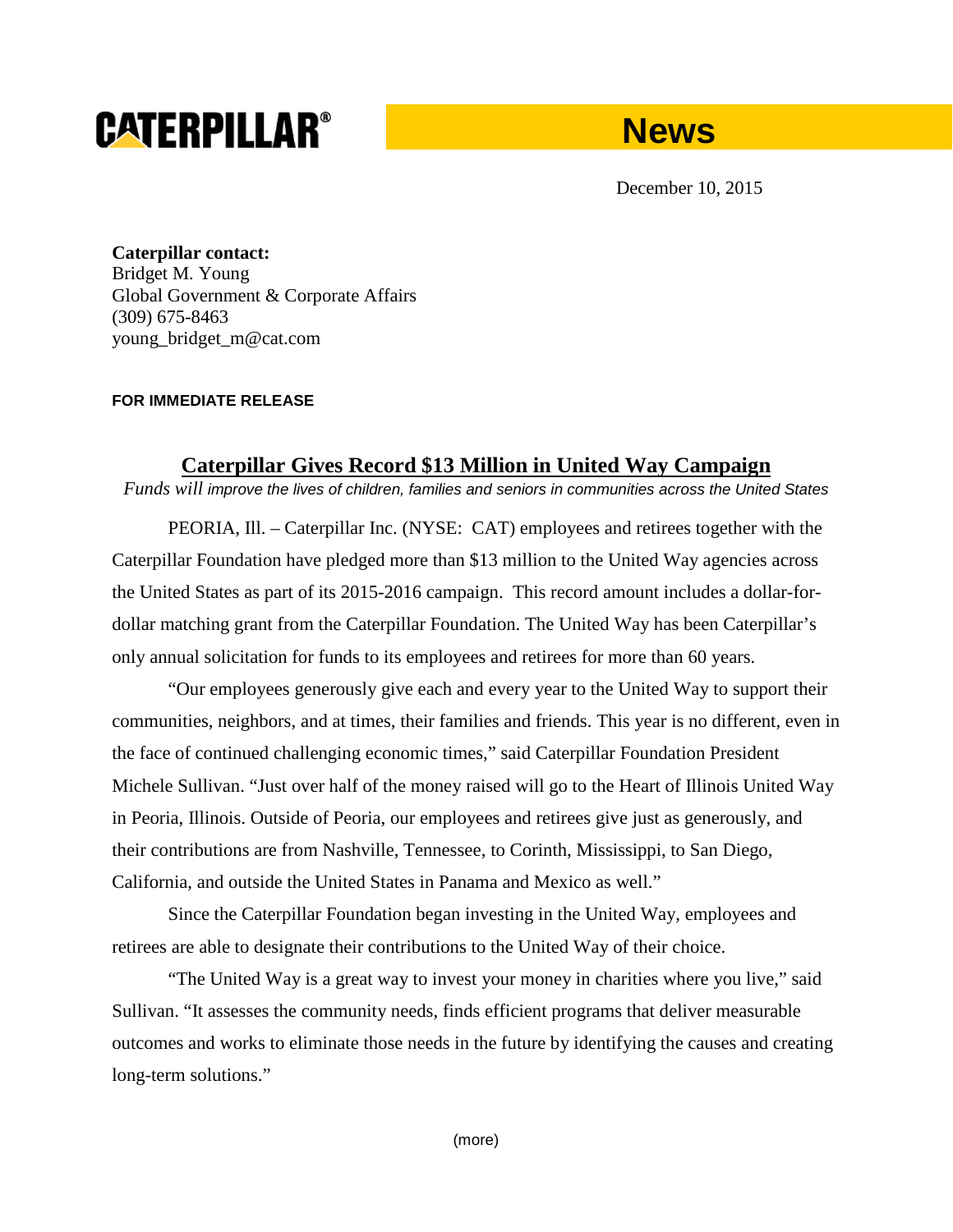Employees and retirees pledged more than \$6.5 million, a 2 percent increase from last year. Caterpillar's overall employee participation in 2015 reached 47 percent, a 3 percent increase from 2014.

"I want to express sincere appreciation to Caterpillar employees for consistently going above and beyond in providing generous contributions and volunteer leadership to United Ways and member agencies," said Michael Stephan, president of Heart of Illinois United Way. "United Ways, and the communities we serve, tremendously benefit from the Caterpillar Foundation's ongoing commitment and support. In my twenty-seven years working for United Ways, I have never experienced a more caring, compassionate company that is committed to partnering with us to ensure vital programs and services are available that positively impact the education, income, and health of our communities."

Caterpillar is part of the United Way's Global Corporate Leadership Program, which includes 95 corporate partners that raise more than \$1 billion annually. There are more than 1,110 local United Ways in the United States, and Caterpillar's annual campaign supports more than 500 of these local United Ways where the company's employees live and work.

### **About Caterpillar:**

For 90 years, Caterpillar Inc. has been making sustainable progress possible and driving positive change on every continent. Customers turn to Caterpillar to help them develop infrastructure, energy and natural resource assets. With 2014 sales and revenues of \$55.184 billion, Caterpillar is the world's leading manufacturer of construction and mining equipment, diesel and natural gas engines, industrial gas turbines and diesel-electric locomotives. The company principally operates through its three product segments - Construction Industries, Resource Industries and Energy & Transportation - and also provides financing and related services through its Financial Products segment. For more information, visit [caterpillar.com.](http://www.caterpillar.com/en.html) To connect with us on social media, visit [caterpillar.com/social-media.](http://www.caterpillar.com/en/news/social-media.html)

### **About the Caterpillar Foundation:**

Founded in 1952, Caterpillar's philanthropic organization, the Caterpillar Foundation has contributed more than \$600 million to help make sustainable progress possible around the world by providing program support in the areas of environmental sustainability, access to education and basic human needs. To learn more about the global impact of the Caterpillar Foundation, please visit www.caterpillarfoundation.org.